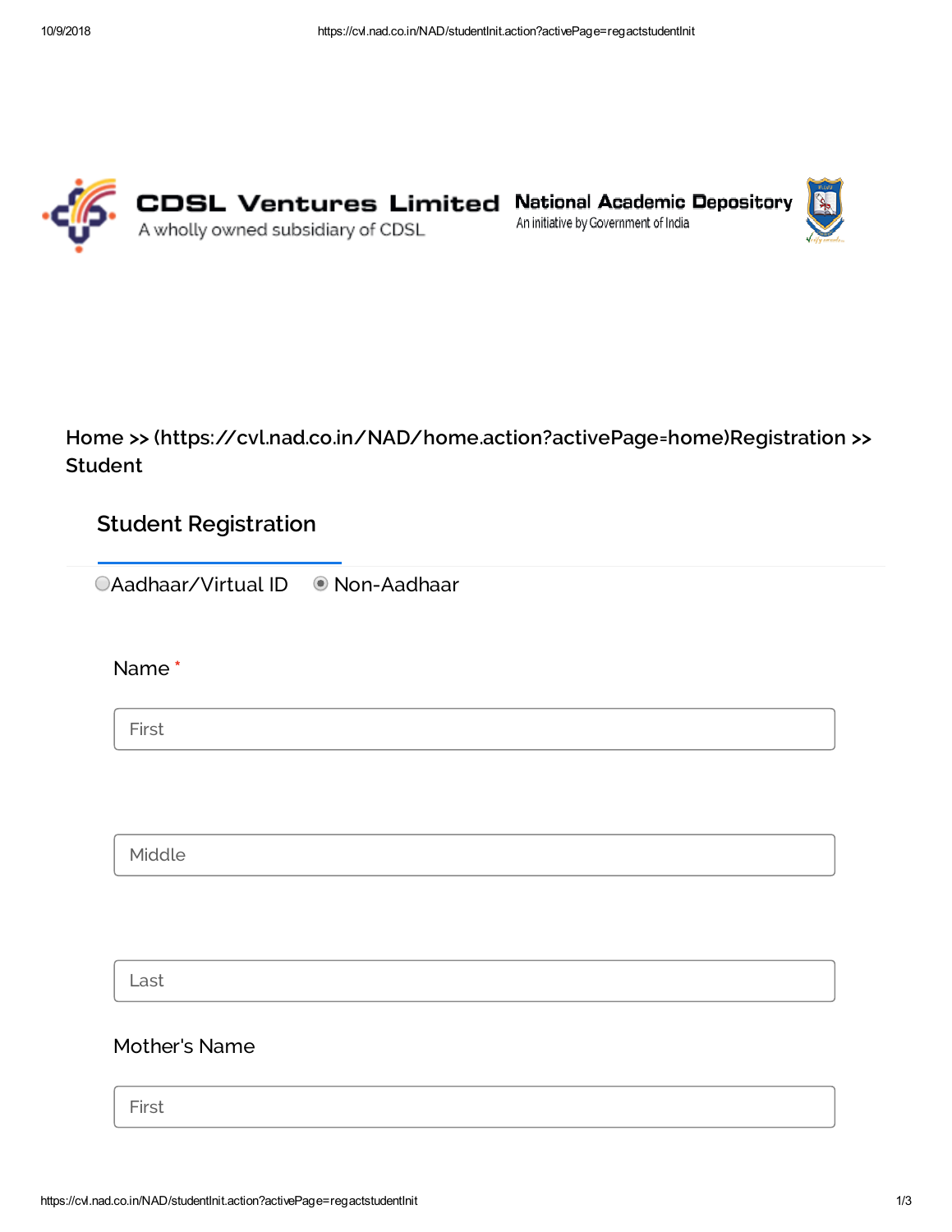| Middle                                                                               |
|--------------------------------------------------------------------------------------|
|                                                                                      |
|                                                                                      |
| Last                                                                                 |
| Date of Birth                                                                        |
| Date of Birth                                                                        |
| <b>Mobile Number</b>                                                                 |
| Mobile Number                                                                        |
| Email ID*                                                                            |
| Email ID                                                                             |
| □ CVL NAD-Terms & Conditions for Student Non-Aadhaar Based Registration Read<br>More |
| Send OTP<br>Reset                                                                    |

Note :

### $\hat{C}$  Multiple registrations of the same user on NAD are not permissible.

 Please enter valid email address and mobile number (mobile number optional). One-Time-Password will be sent on provided email address and/or mobile.